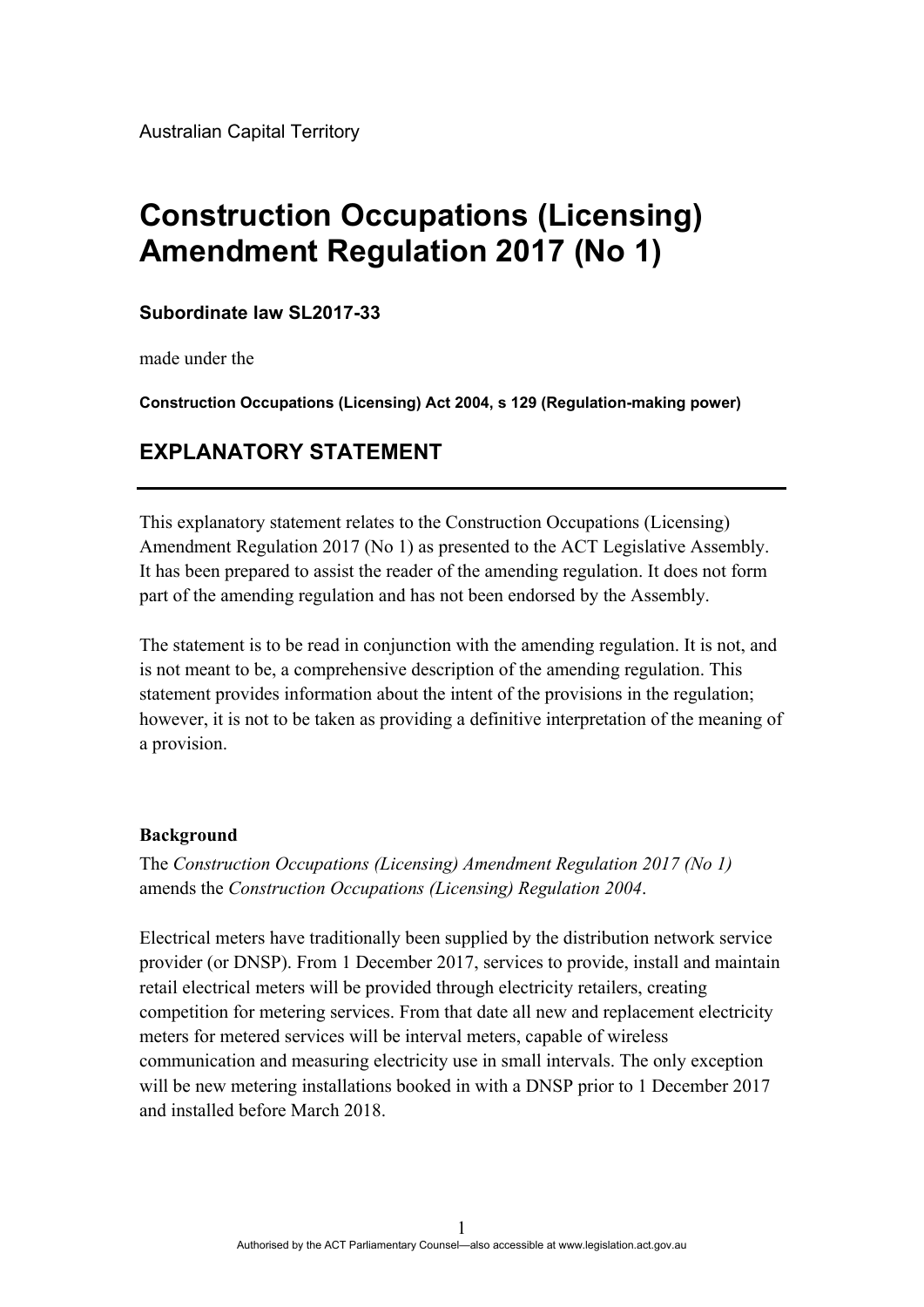Electricity customers will not be required to replace their older meters if they still work. The meters can continue to be maintained until they reach the end of their service life.

#### Electrical licensing

Customer electrical meters are not part of the electrical network – they are an electrical installation or part of one. Metering work is already licensable electrical work. However, under existing arrangements, metering services are controlled by DNSPs and regulated under utilities legislation i.e. the work is not contestable. Meters are installed by licensed people who operate under the DNSP licence or in accordance with its service and installation rules.

From 1 December 2017, electricity retailers will need to appoint Metering Coordinators authorised under national law. Metering Coordinators will appoint Metering Providers to undertake the work. Therefore, responsibility for safe and compliant installations will shift from DNSP and utility law to individual electrical licensees under the *Electricity Safety Act 1971*.

The current qualification required to obtain an electrician licence is the certificate III in electro-technology systems. That certificate does not include competencies in metering work for interval meters. To manage the risks associated with the changes in responsibility for metering work, consequential changes to the electrical licensing regime are required to ensure meter installers are appropriately trained in metering work.

Endorsement on unrestricted electrician and electrical contractor licences The regulation amends the Construction Occupations (Licensing) Regulation to remove metering work for the scope of licensees who can work unsupervised and restricted permit holders and create an endorsement for electrical metering work in interval metering installations. The endorsement would be available to people on an unrestricted electrician licence and to electrical contractor licences (see Schedule 1, Part 1.6 of the Regulation). This would allow electricians who have already or wish to undertake relevant training to obtain the endorsement. Electricians that are not interested in the work can choose not to have the endorsement.

Electrotechnology system permit holders will be able to carry out metering work under supervision without an endorsement.

Restricted permit holders should not be undertaking metering work as incidental electrical work.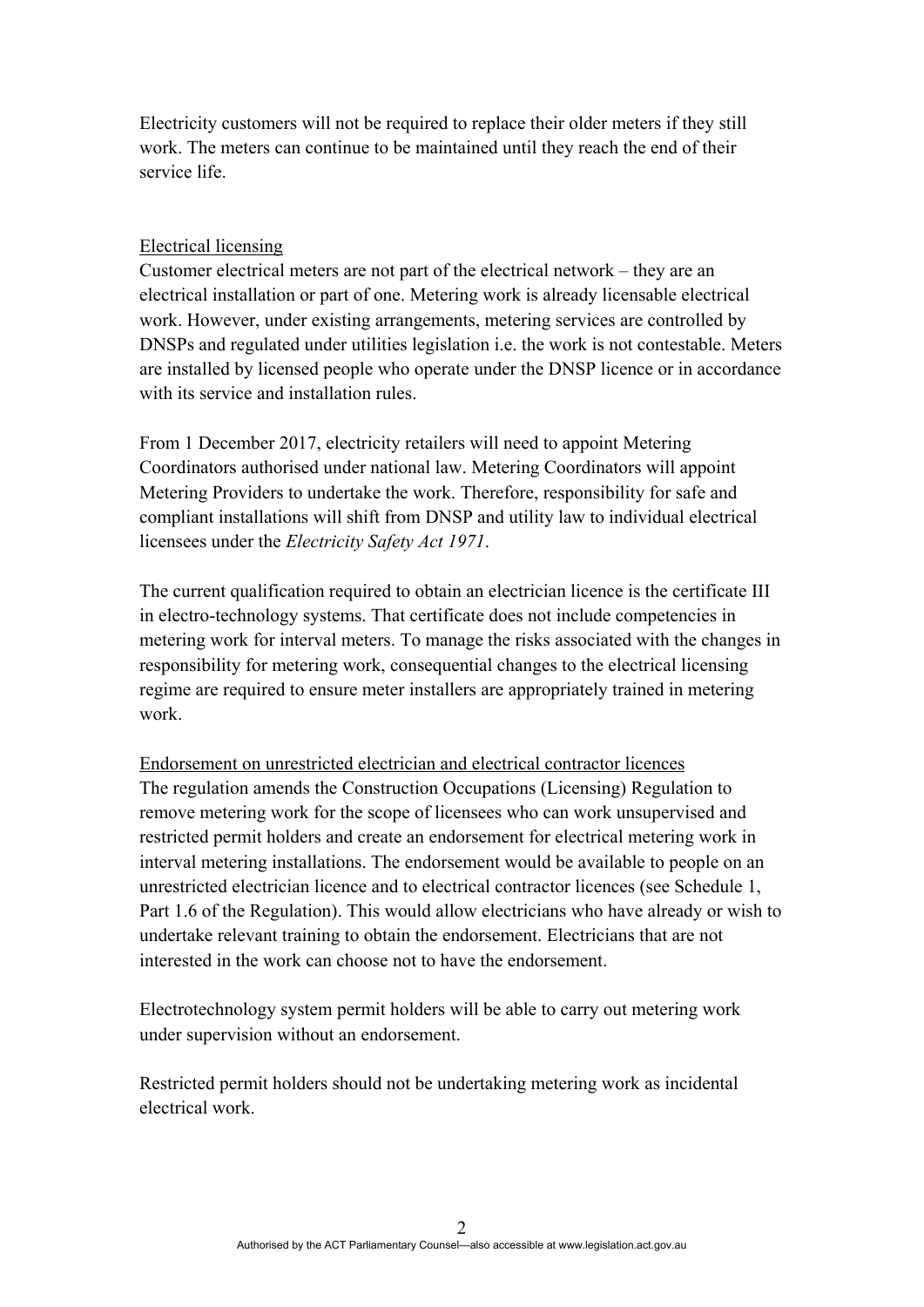#### **Regulatory Impact Statement (RIS)**

A RIS is not required for this regulation. Sections 36 (1) (g) and (h) of the Legislation Act provide that a RIS need not be prepared for a matter arising under a territory law that is part of a uniform scheme of legislation or complementary with legislation of the Commonwealth, a State or New Zealand, or a matter involving the adoption of an Australian or international protocol, standard, code, or intergovernmental agreement or instrument, if an assessment of the benefits and costs has already been made and the assessment was made for, or is relevant to, the ACT.

The endorsement to which these qualifications relate to implementing changes to the [National Electricity Rules](http://www.aemc.gov.au/energy-rules/national-electricity-rules/current-rules) to increase the contestability of metering work commencing on 1 December 2017. The National Electricity Rules are made under the National Electricity Law. The ACT adopts the National Electricity Law under the *National Energy Retail Law (ACT) Act 2012* (A2012-31). Regulatory impact analysis for the reforms was undertaken for the COAG Energy Council and applied to the ACT. The regulatory impact analysis can be found at [http://www.aemc.gov.au/getattachment/ed88c96e-da1f-42c7-9f2a-](http://www.aemc.gov.au/getattachment/ed88c96e-da1f-42c7-9f2a-51a411e83574/Final-determination.aspx)[51a411e83574/Final-determination.aspx](http://www.aemc.gov.au/getattachment/ed88c96e-da1f-42c7-9f2a-51a411e83574/Final-determination.aspx) . Participation in this national reform is announced government policy.

The regulation does remove work under the scope of the new interval metering endorsement from certain existing electrical licences. However, under the existing arrangements the work is not contestable. Electricians are not able to undertake this work based solely on their ACT licence and require additional authorisation from the DNSP under their rules. As such removing this scope does not unduly limit existing rights under the licence or impose an appreciable cost on licensees. It also provides opportunity for electricians to undertake work they were previously not able to.

#### **Offences and penalties**

The regulation does not introduce any new offences or penalties.

#### **Human Rights**

The Standing Committee on Justice and Community Safety (Legislative Scrutiny Role) terms of reference require consideration of human rights impacts, among other matters. There are no human rights impacts related to this instrument.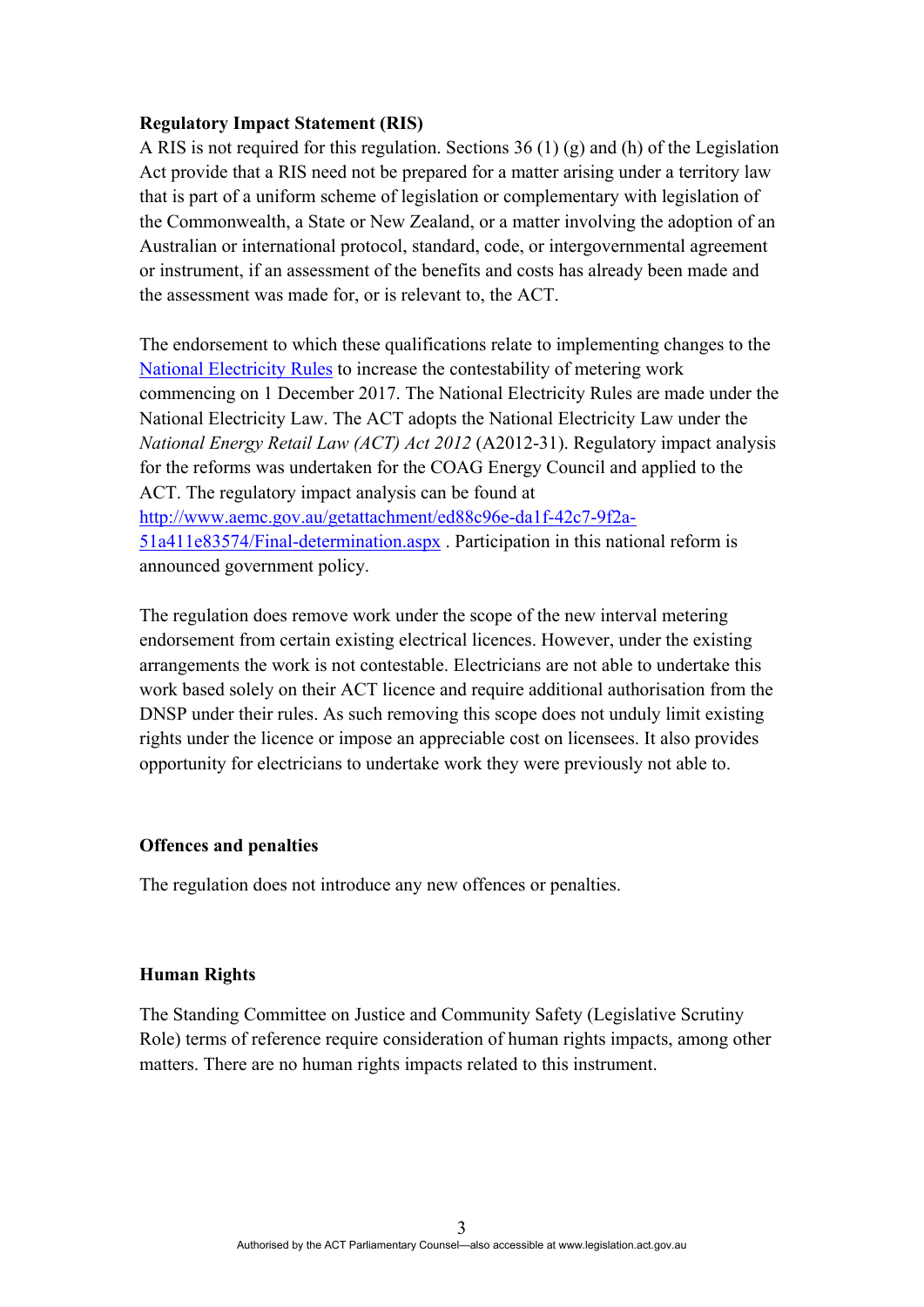#### **Scrutiny Committee Principles**

The regulation is consistent with Scrutiny Committee (the Committee) principles.

- Although the Construction Occupations Licensing Act does not include objects, the regulation accord with the general purpose of the Act by making provision for electrical licensing requirements.
- The regulation does not unduly trespass on rights previously established by law. The regulation does remove work under the scope of the new interval metering endorsement from certain existing electrical licences. However, under the existing arrangements electricians are not able to undertake this work based solely on their ACT licence and require additional authorisation and oversight of their work from the relevant DNSP. The metering contestability reform provides the opportunity for electricians to undertake work they were previously not able to. The regulation also extends existing review rights to the new endorsement.
- The regulation does not make rights, liberties and/or obligations unduly dependent upon non-reviewable decisions, as licensing decisions are subject to review or appeal.
- The regulation does not contain matters which should properly be dealt with in an Act of the Legislative Assembly. The Act provides for licensing classes and associated matters to be contained in a regulation.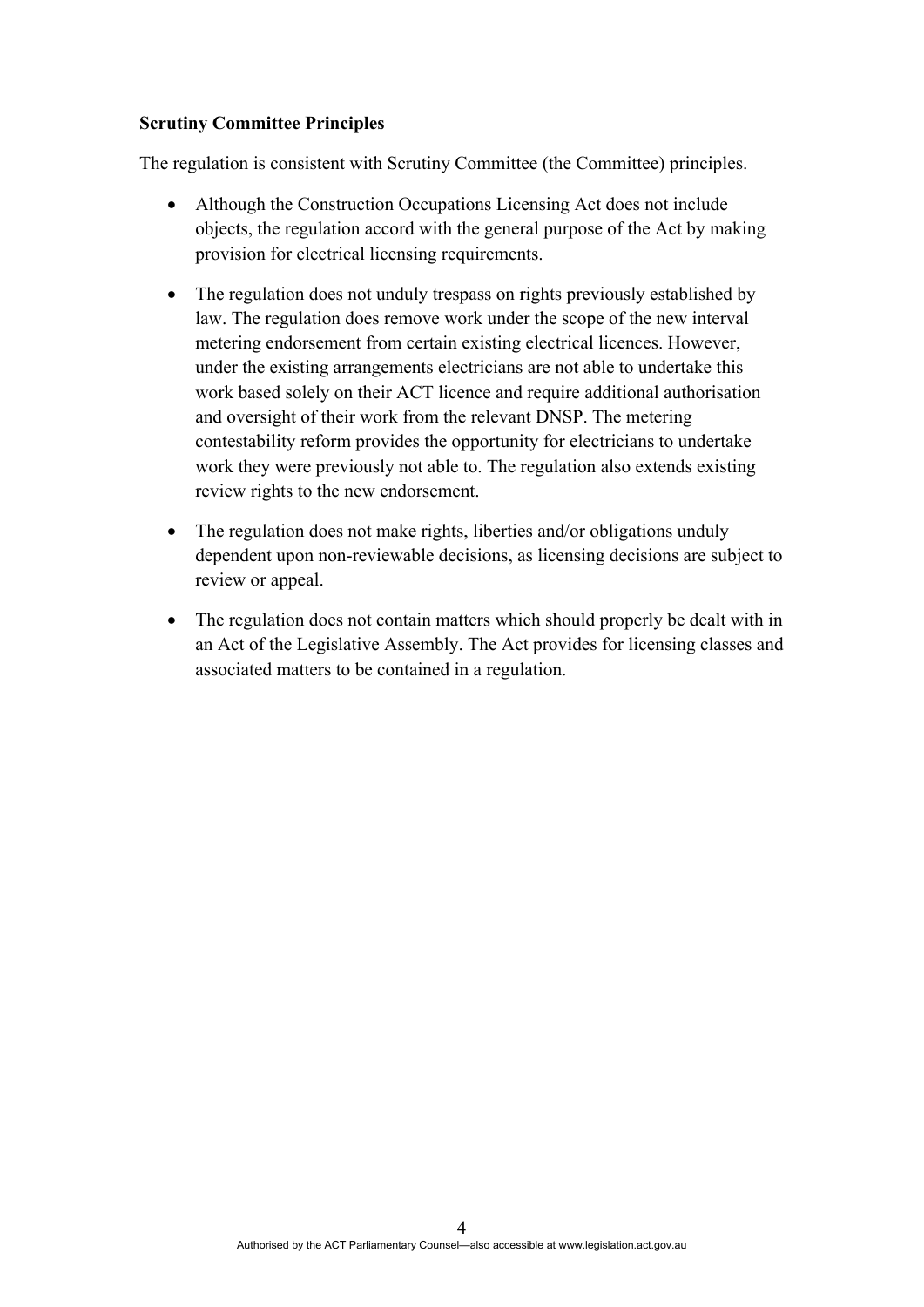# **Clause Notes**

## **Part 1 Preliminary**

## **Clause 1 Name of Regulation**

This clause provides that the name of the regulation is the *Construction Occupations (Licensing) Amendment Regulation 2017 (No 1)*.

## **Clause 2 Commencement**

This clause provides for the commencement of the amendments on 1 December 2017. This coincides with the commencement of amendments to the National Electricity Rules for metering contestability.

#### **Clause 3 Legislation amended**

This clause provides that the regulation amends the *Construction Occupations (Licensing) Regulation 2004*.

#### **Clause 4 Division 5.2 heading**

This clause substitutes a new heading for the division of *Endorsements on licences* to create a separate division for licence endorsements.

#### **Clause 5 Section 29**

This clause relocates section 29, which relates to the return of licences, as new section 32A in new Division 5.3 as a consequence of creating a separate division for licence endorsements (see clauses 4 and 9).

## **Clause 6 New section 31 C**

This clause inserts a new section 31C, which provides for endorsing unrestricted electrician and electrical contractor licences for interval metering work. Interval metering work is work on type 1, type 2, type 3 and type 4 metering installations as described in the National Electricity Rules (the Rules). The work also includes removing the other types of metering installations covered by the Rules (types 5-7), but excludes installing and undertaking other work on those metering installations.

An person or partnership must apply for the endorsement. The Registrar can grant the endorsement if satisfied the person is competent to do the work. Section 13 of the Regulation provides for the Minister to make a declaration of the qualifications an applicant may require to be eligible for a particular licence. Note 2 also alerts readers that in deciding whether to endorse a licence under this section, the registrar must consider the considerations in s 32.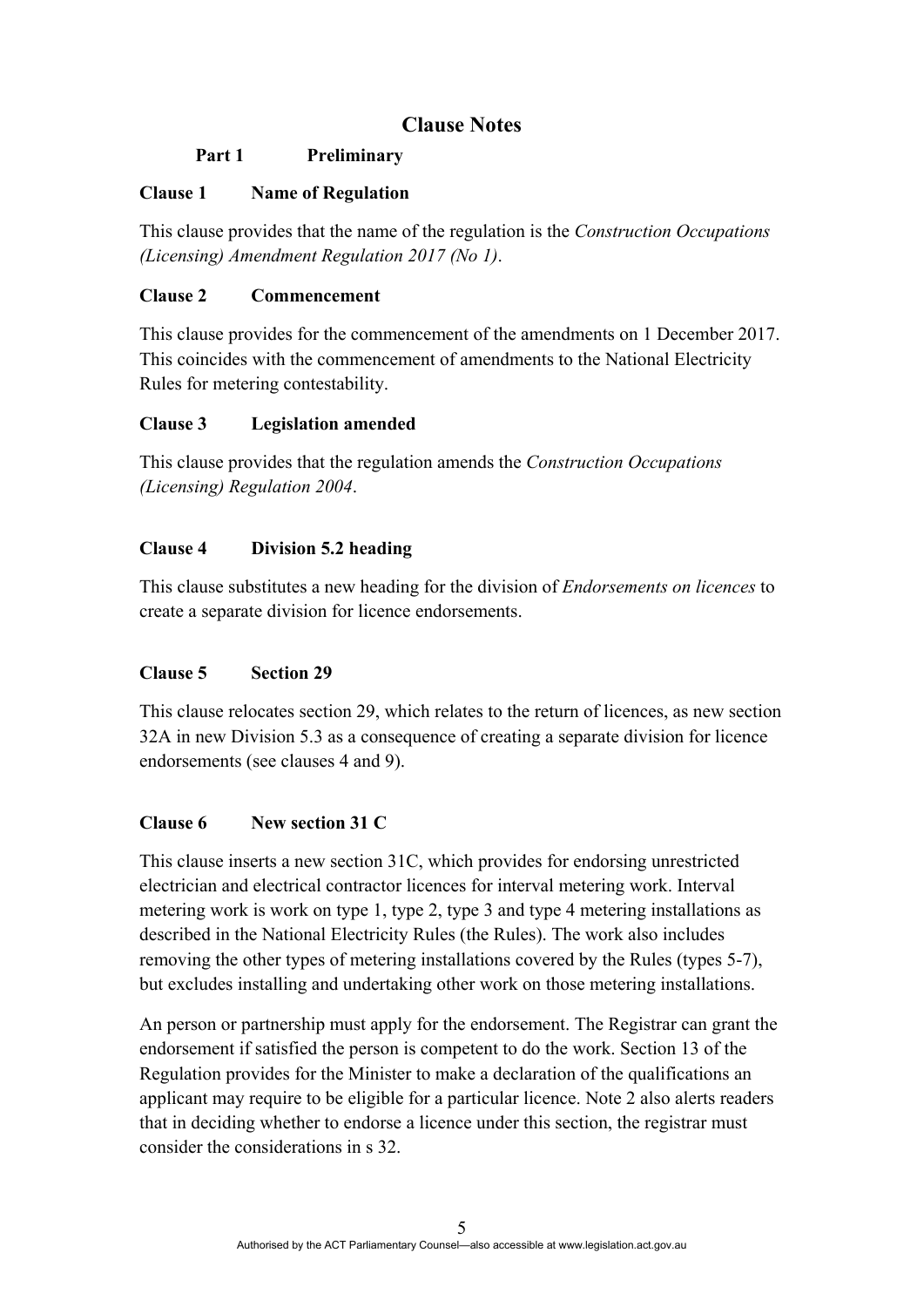Note 1 is included as the ACT licence endorsement does not authorise work under the National Electricity Rules. There are separate authorisations required for people to arrange for or undertake for electrical meters issued by the Australian Energy Market Operator.

## **Clause 7 Section 32 heading**

This clause substitutes a new heading for section 32 to exclude references to particular sections and encompass all licences that can be endorsed.

## **Clause 8 Section 32 (1)**

Clause 8 amends section 32 (1) to remove references to individual sections and refer instead to endorsements under Division 5.2. This division is made specifically about licence endorsements by clause 5.

## **Clause 9 New division 5.3 heading**

Clause 9 creates a new division 5.3 which includes relocated provisions for return of licences (section 32A), and existing sections 33 *Replacement licences* and 35 *Services that may be provided without a licence*.

## **Clause 10 New part 9**

In accordance with the Legislation Act section 81 *Exercise of powers between notification and commencement*, applications for metering endorsements will be taken prior to the commencement of the regulation and endorsements will be granted where applicants are eligible. However, due to the short lead in period it is likely that some applications will need to be decided after the commencement.

This clause includes transitional provisions that are intended to primarily benefit those electricians that have arrangements in place with a Metering Coordinator to provide metering services immediately or shortly after the commencement of the regulation.

The transition provides that a person need not have interval metering work endorsement (the endorsement) if the person:

- holds an unrestricted electrician or electrical contractor licence; and
- has made an application to the Construction Occupations Registrar for the endorsement prior to 14 February 2018 and the application has not been decided; and
- is undertaking the interval metering work under the supervision of a person who holds the endorsement.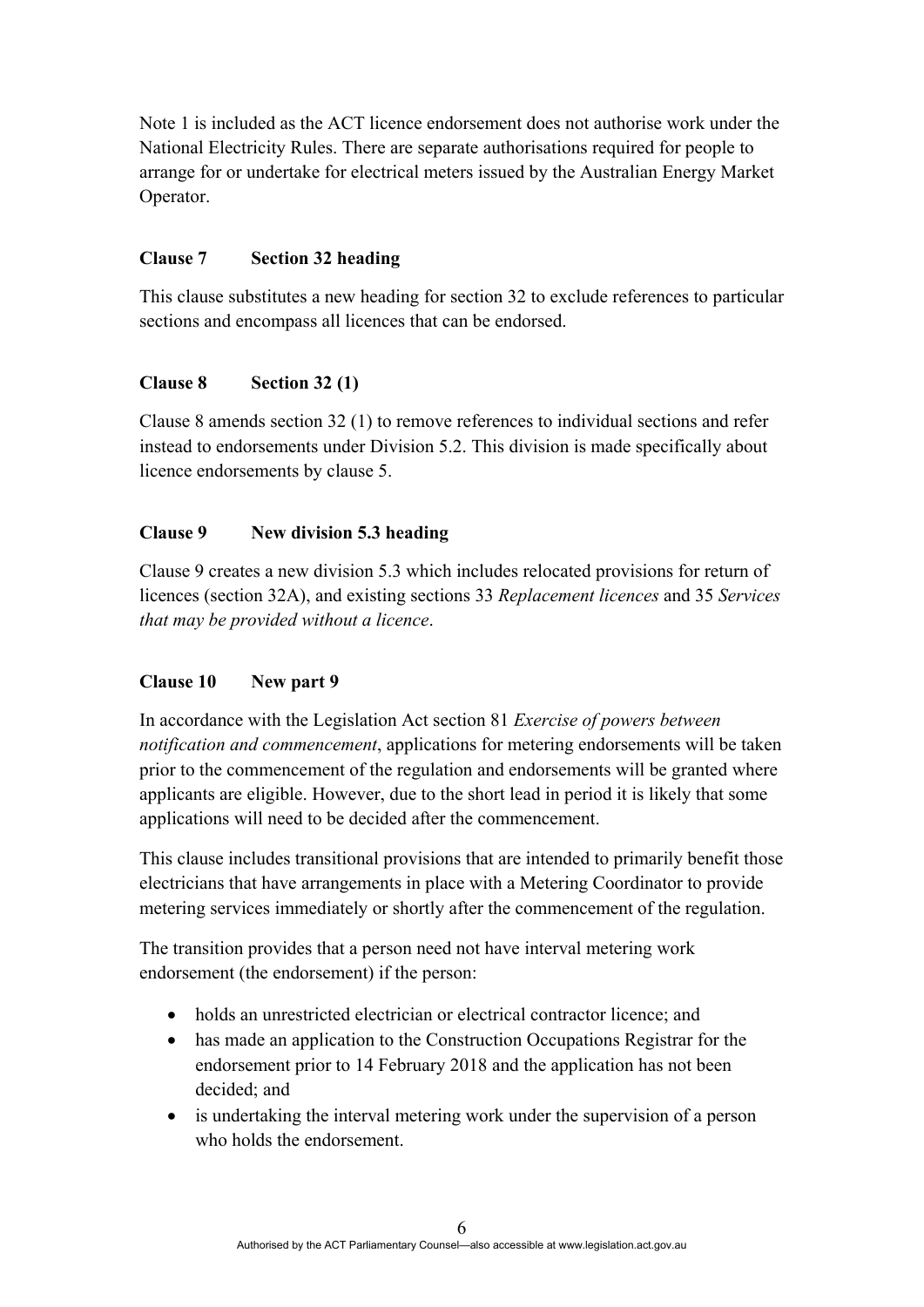The transitional provision applies to work undertaken from 1 December 2017 to 28 February 2018 inclusive. This aligns with the transitional arrangements for installing type 5 and 6 meters under the national arrangements. The earlier cut off of 14 February 2018 for applicants is to encourage them to apply with enough time for their application to be decided before the transition ends.

After the transition applicants will need to have the endorsement to undertake the work, unless exempt while undertaking a course of training in interval metering under section 35 of the Regulation.

# **Clause 11 Schedule 1, part 1.6, items 1 and 2**

This clause amends the scope of work for unrestricted electricians and electrical contractors to exclude interval metering work.

Interval metering work will require a separate endorsement for these licensees under section 31C (see clause 6). Electricians who wish to undertake the work and have completed relevant training can choose to obtain the endorsement. Electricians that are not interested in the work can choose not to have the endorsement without it affecting their authorisation to undertake other types of electrical wiring work without restriction.

Electrotechnology system permit holders will be able to carry out metering work under supervision without an endorsement as this permit is intended for people to work while they train to become licensee who can work without supervision.

Restricted permit holders should not be undertaking metering work as incidental electrical work (see clause 13).

## **Clause 12 Schedule 4, new item 29A**

This clause inserts a new reviewable decision for refusing to endorse an electrical contractor or unrestricted electrician licence for interval metering work. This is consistent with decisions for other licence endorsements and the principles of procedural fairness.

# **Clause 13 Dictionary, definition of** *incidental electrical work***, new paragraph (c)**

An electrical meter can be considered an appliance. Some electrical licences allow people whose main occupation is not as an electrician to undertake limited electrical wiring work including fault finding and disconnecting and reconnecting appliances they may undertake work on as part of their main occupation.